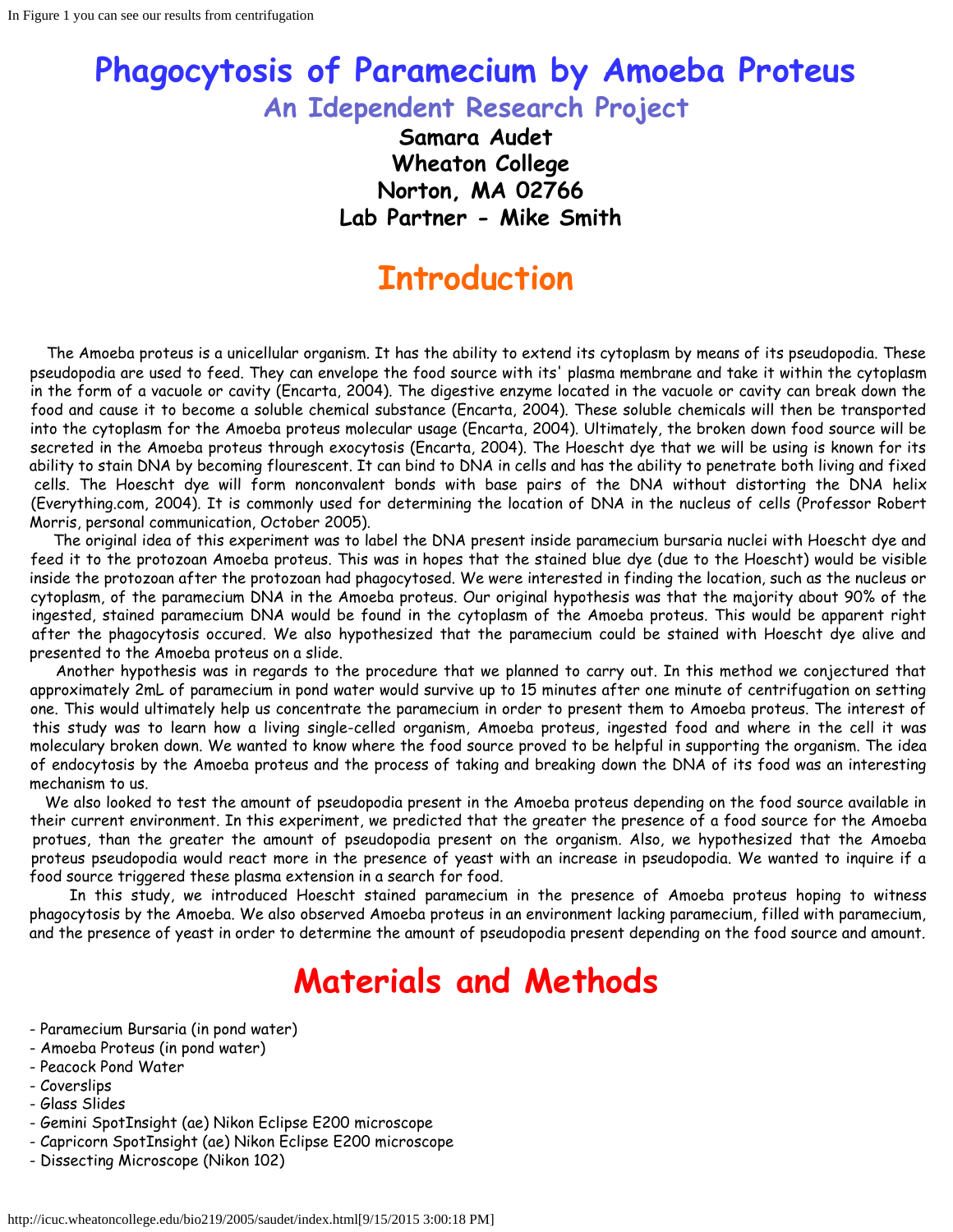In Figure 1 you can see our results from centrifugation

- Pasture Pipettes
- Plastic Pipettes
- Tweezers
- Coverslip chips
- International Clinical Centrifuge
- 50mL Centrifuge Tubes
- Hoechst dye
- Tin Foil
- Rapid Rise Highly Active Yeast
- KimWipes

 The first step towards conducting the experiment involved viewing the Amoeba proteus under a dissecting microscope and making sure we could see them and capture them. This served as the control for the phagocytosis experiment. The container of Amoeba proteus was placed on the dissection microscope (Nikon 102) and the contents were viewed on setting five. This allowed for the Amoeba proteus to be seen. A glass pasture pipette was used to remove the Amoeba proteus one by one as they were placed on respective slides. Once the Amoeba proteus was placed on the slide, cover slip chips were placed in a circle around the specimen with tweezers in order to keep the coverslip from crushing the Amoeba to death. Then on the Gemini Spot Insight (ae) Nikon Eclipse E200 microscope the Amoeba proteus could be viewed under three obective lens including 40x, 100x, and 400x.

 Next paramecium were centrifuged. Approximately 10mL of paramecium were placed in a 50mL centrifuge tube. The centrifuge tube was then placed in the International Clinical Centrifuge for one minute at setting one. Then a single drop from the bottom pellet of paramecium in the centrifuge tube was viewed with the Gemini compound microscope and the results were recorded. The same process was then repeated except centrifuging the paramecium for two minutes on setting one. Those results were then recorded. The control group was the container the paramecium arrived in.

 Then the final method to conduct the phagocytosis experiment was carried out. First, the paramecium were viewed underneath the dissecting microscope to make sure they were alive and well. Then 2mL of paramecium (in the pond water) were placed in a 50mL centrifuge tube. Next 2mL of peacock pond water was placed in another 50mL centrifuge tube. Then 200 microliters of Hoescht dye was added to the 2mL of peacock pond water. One unit of Hoescht in stock will equal ten units in the total Hoescht solution. The ratio will be 1:2000. Therefore 200 microliters were added to the 2mL solution of peacock pond water (Professor Robert Morris, personal communication, November 2005). That centrifuge tube was then agitated. Next, the peacock pond water with Hoescht dye and 2mL of paramecium in pond water wer combined into one centrifuge tube. The centrifuge tube was then centrifuged with the International Clinical Centrifuge for 45 seconds at setting one. The Nixon Eclipse E400 microscope at the capricorn computer was then used to view the stained paramecium. Next, ten Ameoba proteus were added to the solution of paramecium, Hoescht dye, and pond water. That centrifuge tube was then centrifuged for 30 seconds. Finally, the Ameoba proteus were imaged for 30-45 minutes.

 The second effort to conduct this procedure was then altered a bit. The amount of paramecium in pond water and peacock pond water were increased to 8mL respectively. Therefore the amount of Hoescht dye added to the peacock pond water solution was increased to 400 microliters. The following steps remained the same up until the addition of Amoeba proteus. Instead, single amoebas were obtained using pasture pipettes and the dissecting microscope and were placed on their own seperate slides. Then the stained and centrifuged paramecium were taken up by a plastic pipette and a single drop was placed on each slide containing one ameoba. The rest of the experiment was conducted in a similar manner.

 Also six empty slides and six coverslips were obtained. Coverslip chips were then placed on all six slides in order to prevent crushing of the specimen by the coverslip. Then using the same technique of a pasture pipette and dissecting microscope single amoebas were placed on each slide. Next, a yeast solution was developed by adding .5g of Fleishmann's Rapid Rise Highly Active yeast to 20mL of peacock pond water in a centrifuge tube. The centrifuge tube was then shaken. A coverslip was then placed on the first two slides of single amoeba that were not obtaining any exra food source as a control group. The results were then recorded using a compound microscope. The next two slides of amoeba received a drop of paramecium before the coverslip was placed on the slide. Those results were recorded using a compound microscope. In the final step, two slides with amoeba had coverslips placed on them. The yeast solution was then added to the edge of the coverslip. The excess pond water was wicked off with a KimWipe. The results were then recorded with a compound microscope.

 The analysis and quantification in this experiment involved the number of Amoeba proteus that phagocytosed on the slides (Mike Smith, personal communication, November 2005).

### **Results**

П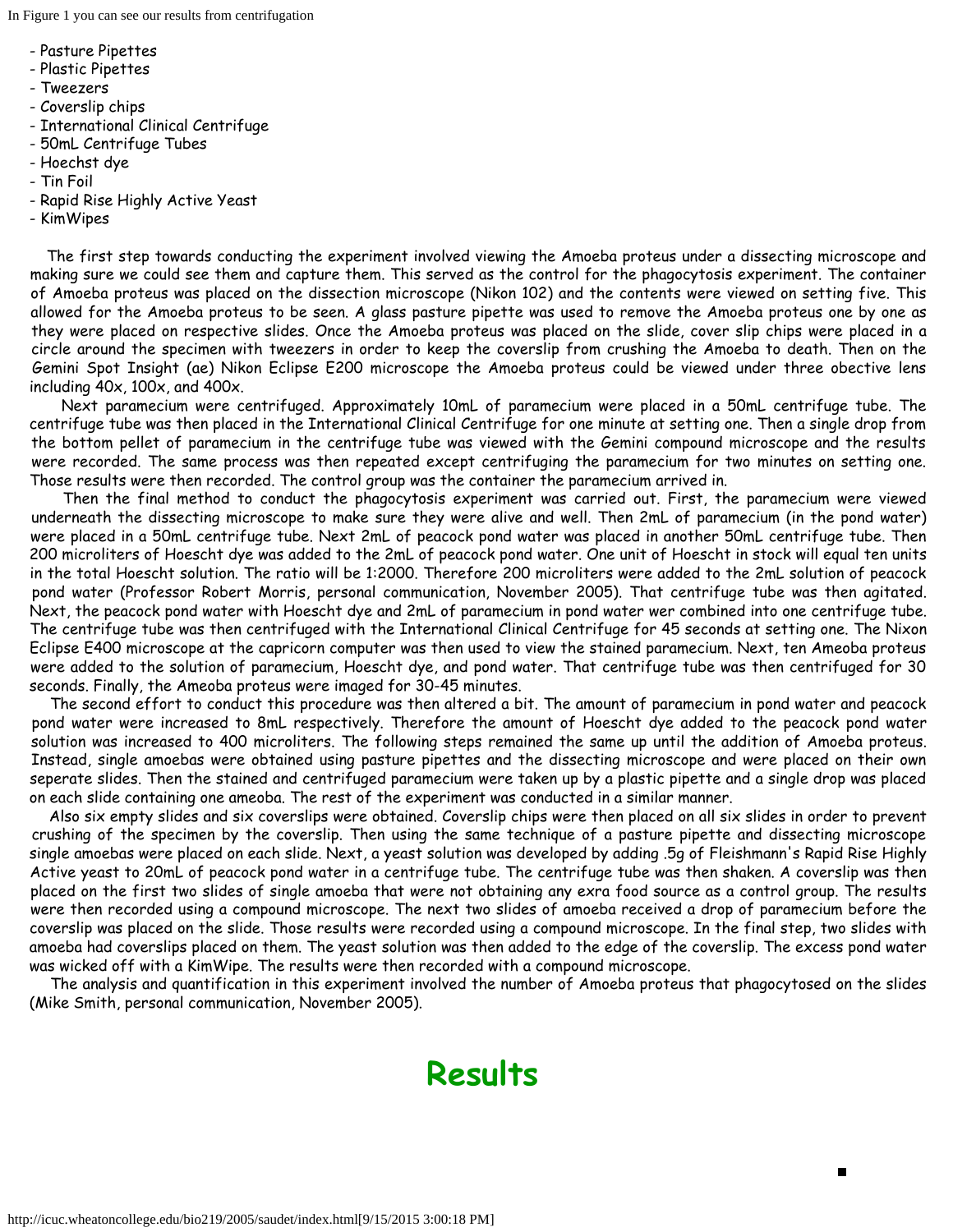



Non-Centrifuged Solution - 40x Nikon Eclipse E200

Very few paramecium were seen lower density, upper portion of the centrifuge tube. Zero paramecium are present under the microscope.



Centrifuged Pellet - 40x Nikon Eclipse E200

This is from the pellet after centrifugation. Several paramecium were observed. Ten paramecium are completely present under the microscope. Two of the paramecium appear to be dead.

In Figure 1.1 you can see our results from the first centrifugation. The object of this experiment was to test the efficiency of centrifugation with the goal of concentrating the paramecium into a pellet at the bottom of the 50mL centrifugation tube. This in turn would make it easier to obtain a large amount of paramecium to introduce to the amoeba proteus. We centrifuged for about one minute on the lowest setting (setting one). This result supported our hypothesis of centrifugation (Mike Smith, personal communication, November 2005).



Figure 2.1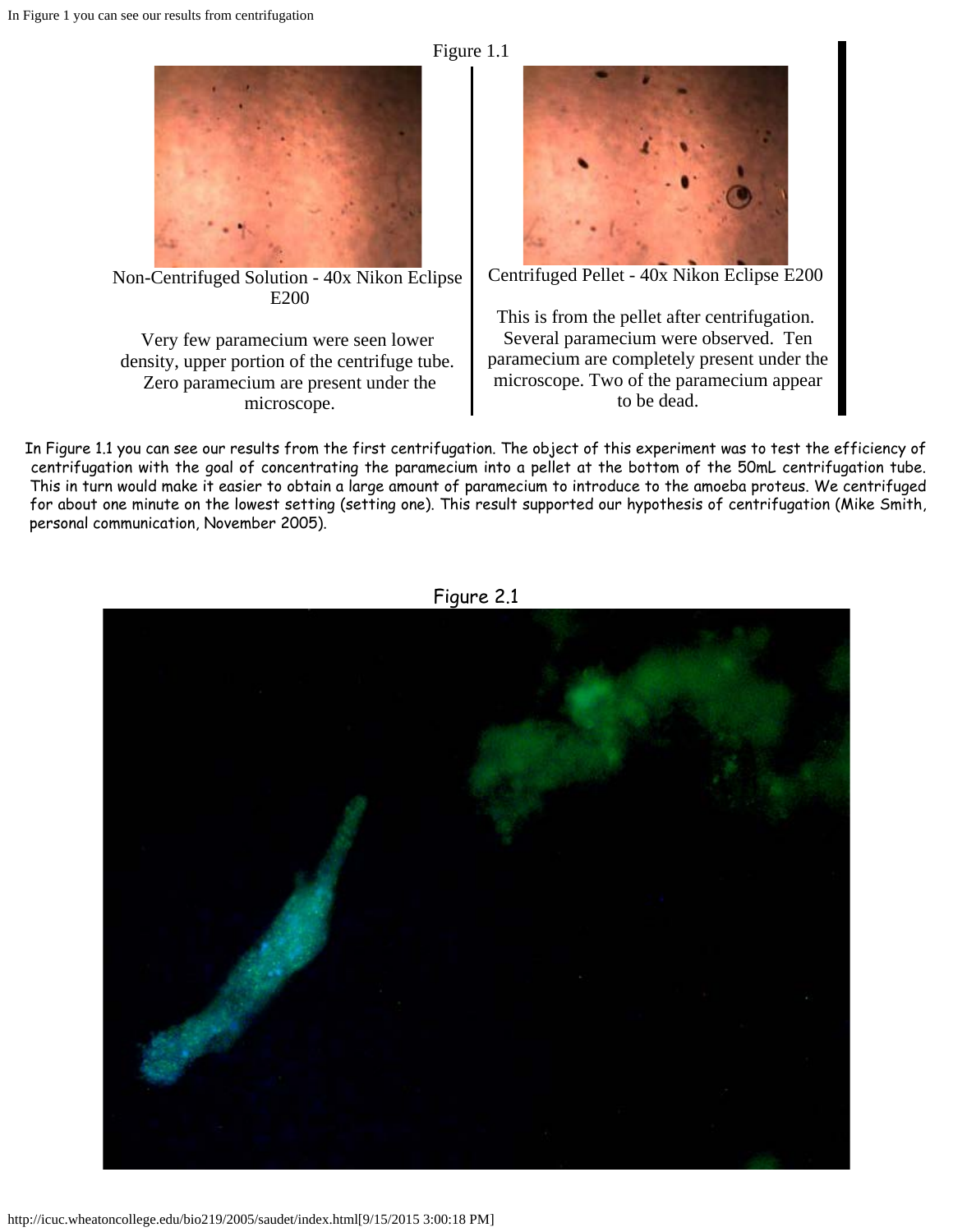Figure 2.2



In figure 2.1 and figure 2.2 the Amoeba proteus are present on the Capricorn Nikon Eclipse E400 microscope at 10x objective lens. The microscope is set so that flourescence is seen. The Amoeba proteus are clearly visible and the Hoescht dye indicates that the amoeba is multinucleated. These images do not support our hypothesis of phagocytosis of paramecium in Amoeba proteus (Mike Smith, personal communication, November 2005).

### Phagocytosis of Stained Paramecium by Amoeba proteus Imaged on the Capricorn Nikon Eclipse E400

Trial One Trial Two 0 0

Table 1.1 quantitatively represents that no Amoeba proteus could be captured phagocytosing a paramecium with stained DNA. We were unable to test our hypothesis due to this outcome.

#### Table 1.1 The Amount of Pseudopodia Present in Differing Food Source

| No Extra Food Source | Presence of Amoeba | Presence of Yeast |
|----------------------|--------------------|-------------------|
|                      |                    |                   |
|                      |                    |                   |

In Table 1.2 we observed that there appeared to be no real pattern to the amount of pseudopodia present in different food sources. The pseudopodia were defined as a prominent extension from the central or base area of the Amoeba protues. The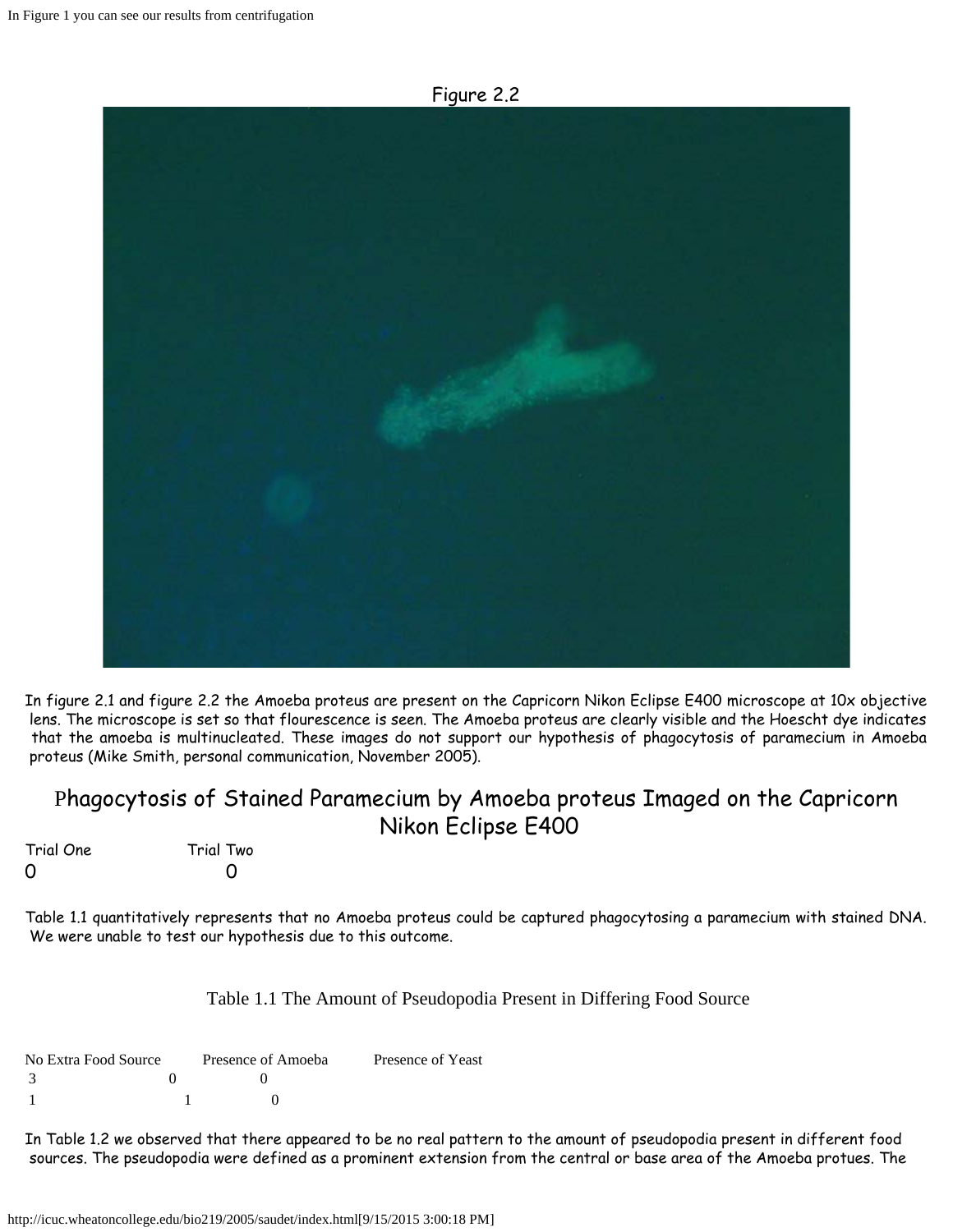experiment in the presence of yeast failed to gain any results and we were unable to see amoeba proteus in one of the paramecium trials and both of the yeast trials. These data do not support our hypothesis of an increase in pseudopdia due to the presence of an additional food source. We predicted a greater number of pseudopodia in the presence of yeast and these data fail to back our hypothesis up.

### **Discussion**

 In conclusion, we were unable to test our original hypothesis due to our inability to image phagocytosis of stained paramecium by Amoeba proteus. However, our methods of staining with Hoescht dye worked to our advantage. We were successful in staining live paramecium DNA with Hoescht dye and observing it underneath the microscope. The amount of Hoescht dye that was used may have been too much seeing as the Amoeba proteus DNA became stained as well (Figure 2.1 and Figure 2.2). We were unable to determine the amount of paramecium DNA present and the location of the DNA in an Amoeba after phagocytosis. The obtained image of Amoeba proteus stained with Hoescht dye provides a good example of how Amoeba proteus is multinucleated. This could not be detected as easily unless it was under flourescence.

 Also, our method of centrifuging 2mL of paramecium in order to obtain a more concentrated solution of the organism worked to our benefit. The paramecium could survive the centrifugation seeing as only about 2% of the population died after that method took place (Figure 1.1). This method could be helpful in future experiments.

 There was inconclusive data gathered to support the hypothesis of the Amoeba proteus pseudopodia increasing in number as the food source increased or in relation to the food type. The Amoeba proteus had three pseudopodia present in the first trial with no extra food source and one in the second trial with no extra food source. In the first trial of the Amoeba proteus with the extra paramecium food source no amoebs could be detected on the slide. In the seond trail one large pseudopod was present. The yeast experiment failed to gain any results because the concentration of yeast was too large at .5g of yeast to 20mL of peacock pond water. No definite conclusions could be found since the method failed to meet our expectations. In following experiments, I would plan to have more trials in each food source and bring the concentration of yeast down to .1g of yeast to 20mL of peacock pond water.

 The main success of the experiment was our hypothesis about the methods and procedures that proved to be very helpful and succesful. We hypothesized that the method of centrifuging live paramecium for one minute on the lowest setting would obtain a greater concentration of paramecium at the bottom of the centrifuge tube. The data support that hypothesis (Figure 1.1). This method made working with paramecium easier since they were more concentrated after centrifugation. Also our supported hypothesis of staining paramecium at a 1:2000 ratio and having them survive with the ability to be seen under a microscope worked to our benefit (Professor Robert Morris, personal communication, November 2005). This was the first time that live specimen were seen with a flourescence microscope in the ICUC. In future experiments, I would plan to leave the stained paramecium in the presence of the Amoeba proteus for a longer period of time. This may allow for phagocytosis to take place. Also, a lower concentration of Hoescht dye may be used as to not stain the Amoeba proteus nuclei in the process.

 My conjecture to why phagocytosis could not be observed and the lack of evidence to support any increase in pseudopodia amount involves an already present food source in the original container of Amoeba proteus. They were already well fed in their current environment. At the cellular level, the Amoeba proteus had sufficient amino acids present in their surroundings and no need to ingest the amino acids of the paramecium DNA. This would cause the Amoeba proteus to be uncooperative in our study.

# **References Cited**

"Amoeba." Encarta Encyclopedia: 2004. http://encarta.msn.com/encyclopedia\_761557743/Amoeba.html#p2

"Hoescht Dye." Everything.com: 11 Jan 2004. www.everything2.com/index.pl?node\_id=1512481

Morris, Robert. Professional Communication. October 2005.

Morris, Robert. Professional Communication. November 2005.

Smith, Mike. Professional Communication. November 2005.